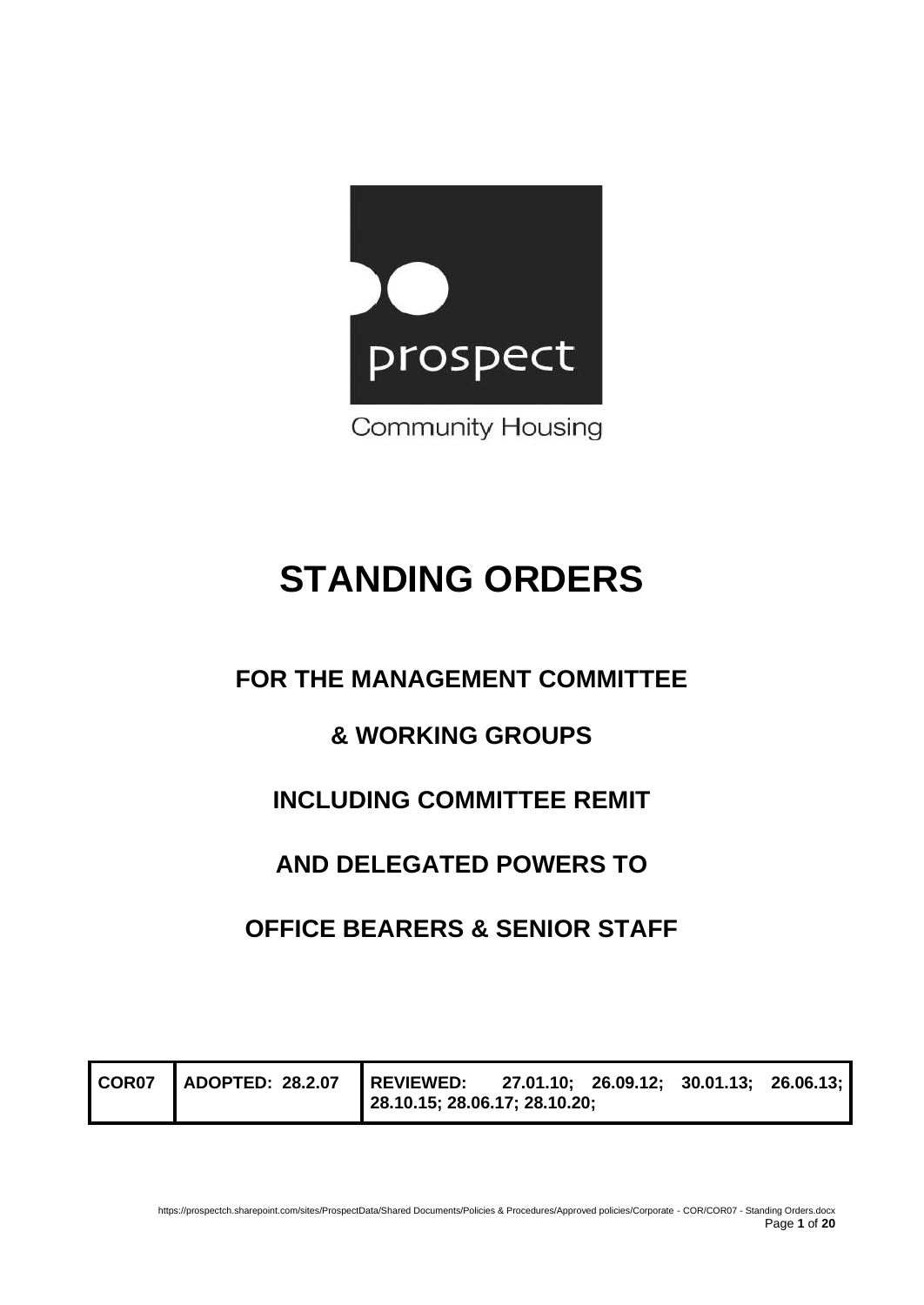#### **CONTENTS Page**

| 1.0 | <b>Introduction</b>                                                              | 3  |
|-----|----------------------------------------------------------------------------------|----|
| 2.0 | <b>The Scottish Social Housing Charter</b>                                       | 3  |
| 3.0 | <b>Committee structure and remits</b>                                            | 3  |
| 4.0 | <b>Membership, meetings and quorums</b>                                          | 4  |
|     | - Management Committee membership                                                | 4  |
|     | - Frequency of meetings                                                          | 4  |
|     | - Quorums                                                                        | 4  |
| 5.0 | <b>Office Bearers</b>                                                            | 5  |
|     | <b>Office Bearers</b>                                                            | 5  |
| 6.0 | <b>Conduct of Committee</b>                                                      | 5  |
|     | - Agenda and papers                                                              | 5  |
|     | - Late papers & 'Any other business'                                             | 6  |
|     | - Chairing Management Committee meetings                                         | 6  |
|     | - Length of meetings & adjournments                                              | 6  |
|     | - Order of business, alterations and discussion                                  | 7  |
|     | - Declaration of interest                                                        | 7  |
|     | - Motions and amendments                                                         | 7  |
|     | - Voting                                                                         | 8  |
|     | - Notice of motions                                                              | 8  |
|     | - Alteration or revocation of a previous decision                                | 8  |
|     | - Deputations                                                                    | 9  |
|     | - Minutes                                                                        | 9  |
|     | - Matters not covered by Standing Orders                                         | 10 |
|     | - Revision of Standing Orders                                                    | 10 |
|     | - Confidentiality                                                                | 10 |
|     | - Committee Members' conduct                                                     | 10 |
| 7.0 | <b>Implementation and review</b>                                                 | 11 |
|     | <b>Management Team remit</b><br>Appendix 1                                       | 12 |
|     | <b>Appendix 2</b><br>Scheme of Delegation to Office Bearers & Senior Staff<br>۰. | 14 |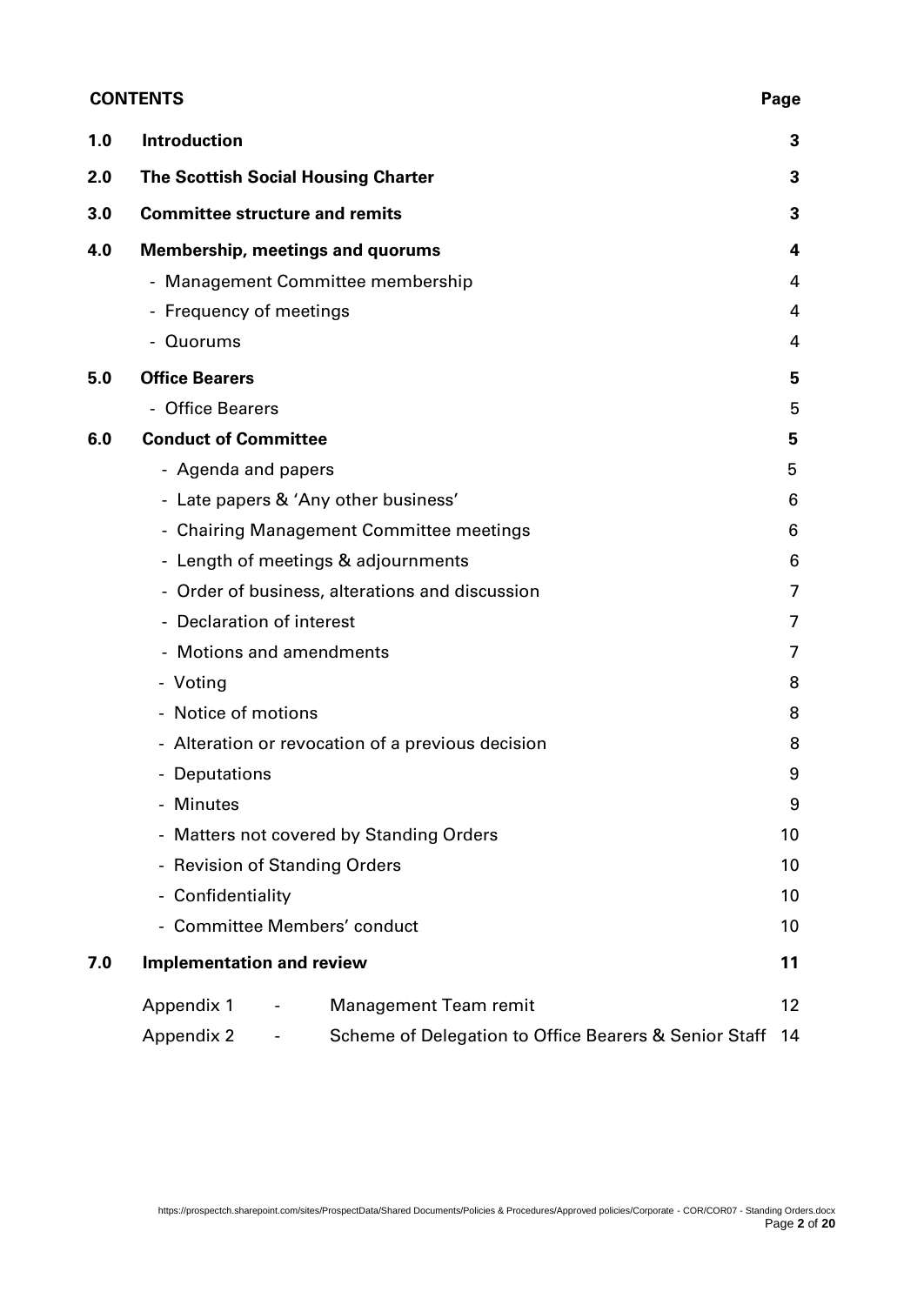#### **STANDING ORDERS, REMITS and DELEGATED RESPONSIBILITIES**

#### **1.0 INTRODUCTION**

- 1.1 In accordance with the Rules of Prospect Community Housing Ltd the affairs of Prospect are run by a Management Committee.
- 1.2 These Standing Orders describe the current Management Committee structure, the conduct of Committee meetings, Committee responsibilities, and the delegated responsibilities to Office Bearers and senior staff.
- 1.3 These Standing Orders set out the guidelines for the conduct of the Association's business in accordance with our Rules. They provide an agreed framework within which authorised decisions may be taken so that the Association's aims and objectives may be met.
- 1.4 Nothing in these Standing Orders will allow, or be understood as allowing the Management Committee, any Committee Member or any member of staff of the Association to act in contravention of the Association's Rules or any current statutory obligations that apply to the Association.

#### **2.0 THE SCOTTISH SOCIAL HOUSING CHARTER**

2.1 The Scottish Government's Social Housing Charter came into force in April 2012. The Charter sets out the standards and outcomes that tenants can expect from social landlords, in terms of the quality and value for money of the services they receive, the standard of their homes, and opportunities for communication and participation in the decisions that affect them.

There are no specific standards or outcomes relating to the Standing Orders.

#### **3.0 COMMITTEE STRUCTURE AND REMITS**

- 3.1 The current standing committee is the Management Committee. Its remit is reviewed annually at the first meeting following the AGM.
- 3.2 The Management Committee may from time to time establish additional standing Sub-Committees, which will be subject to these Standing Orders.
- 3.3 Any decision to:
	- establish a new Sub-Committee
	- set a Sub-Committee's membership, remit and delegated powers;
	- amend a Sub-Committee's remit and/or delegated powers;
	- cease the meetings of a Sub-Committee, either temporarily or permanently;

will be made by a majority vote of those present at a quorate meeting of the Management Committee.

https://prospectch.sharepoint.com/sites/ProspectData/Shared Documents/Policies & Procedures/Approved policies/Corporate - COR/COR07 - Standing Orders.docx 3.4 The Management Committee may also from time to time set up special Working Groups to carry out such functions as may be delegated or referred to them, normally within a specified timescale. The membership, remit and reporting arrangements for each Working Group will be approved by the Management Committee at the time the Working Group is established.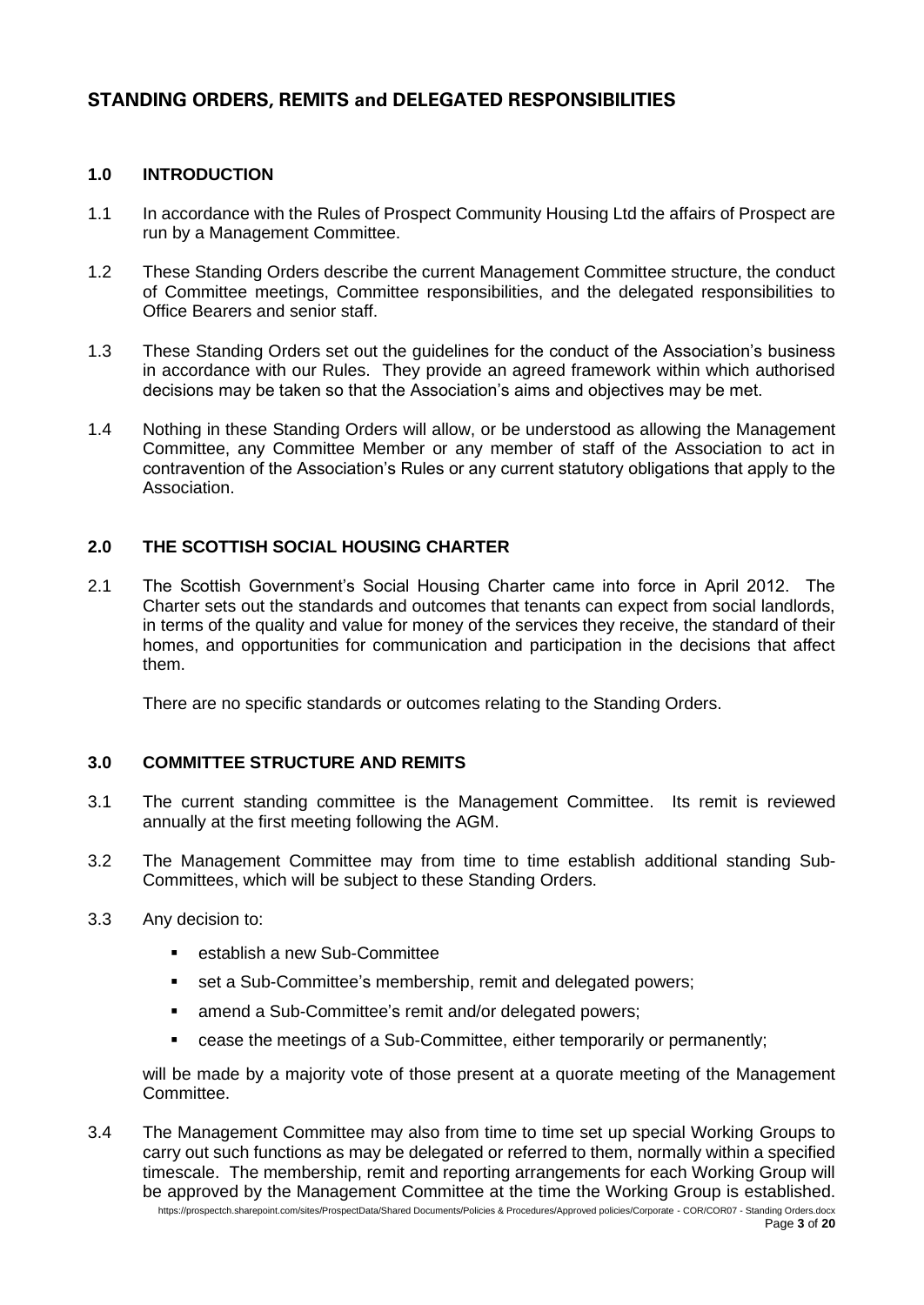All current Working Group remits are reviewed annually at the first meeting following the AGM.

3.5 The Management Committee may at any time consider any matter which has been referred to a Sub-Committee or Working Group, whether or not a report from the Sub-Committee or Working Group on that particular matter has been submitted to them.

#### **4.0 MEMBERSHIP, MEETINGS AND QUORUMS**

#### **Management Committee membership**

- 4.1 The Management Committee has a minimum of 7 and a maximum of 15 members.
- 4.2 Any member of Prospect, as defined in the Membership Policy, may be nominated and stand for election to the Management Committee. Elections are held at the Annual General Meeting each year. The nomination and election procedures are explained in the information sent to every member before the AGM.
- 4.3 At each AGM up to one-third of the Management Committee will stand down, but will be eligible for re-election without nomination.
- 4.4 If vacancies remain after the AGM the Management Committee may co-opt individuals to bring Committee membership up to the maximum of 15. Co-opted Members will not exceed one-third of the maximum size of the Committee, i.e. the maximum number of Co-optees will be 5. Co-opted Members may serve until the next AGM, at which time they will stand down but will be eligible to stand for election if they are also members of Prospect and are nominated in accordance with current procedures.
- 4.5 The procedure for co-option is detailed in the Membership Policy. Co-opted Members may participate in the business of Management Committee meetings, except for matters directly affecting the rules, membership of the Association or the election of Office-bearers.
- 4.6 Prospect's Rules describe the circumstances under which:
	- a Committee Member may be removed from office;
	- an Association member may not be eligible for election or re-election to the Committee;
	- a Member will cease to be a member of the Committee.
- 4.7 Prospect's policy entitled "Payments, Benefits and Corporate Accountability", together with the Rules, describe the responsibilities of Prospect and of individual Committee Members in these areas.

#### **Frequency of meetings**

- 4.8 The Management Committee will meet 10 times in each year, on the last Wednesday evening each month with the exceptions of July and December.
- 4.9 A special meeting of the Management Committee may be called by a notice in writing given to the Secretary by the Chairperson of the Committee, or by two Committee Members. The arrangements for the meeting are specified in the Rules.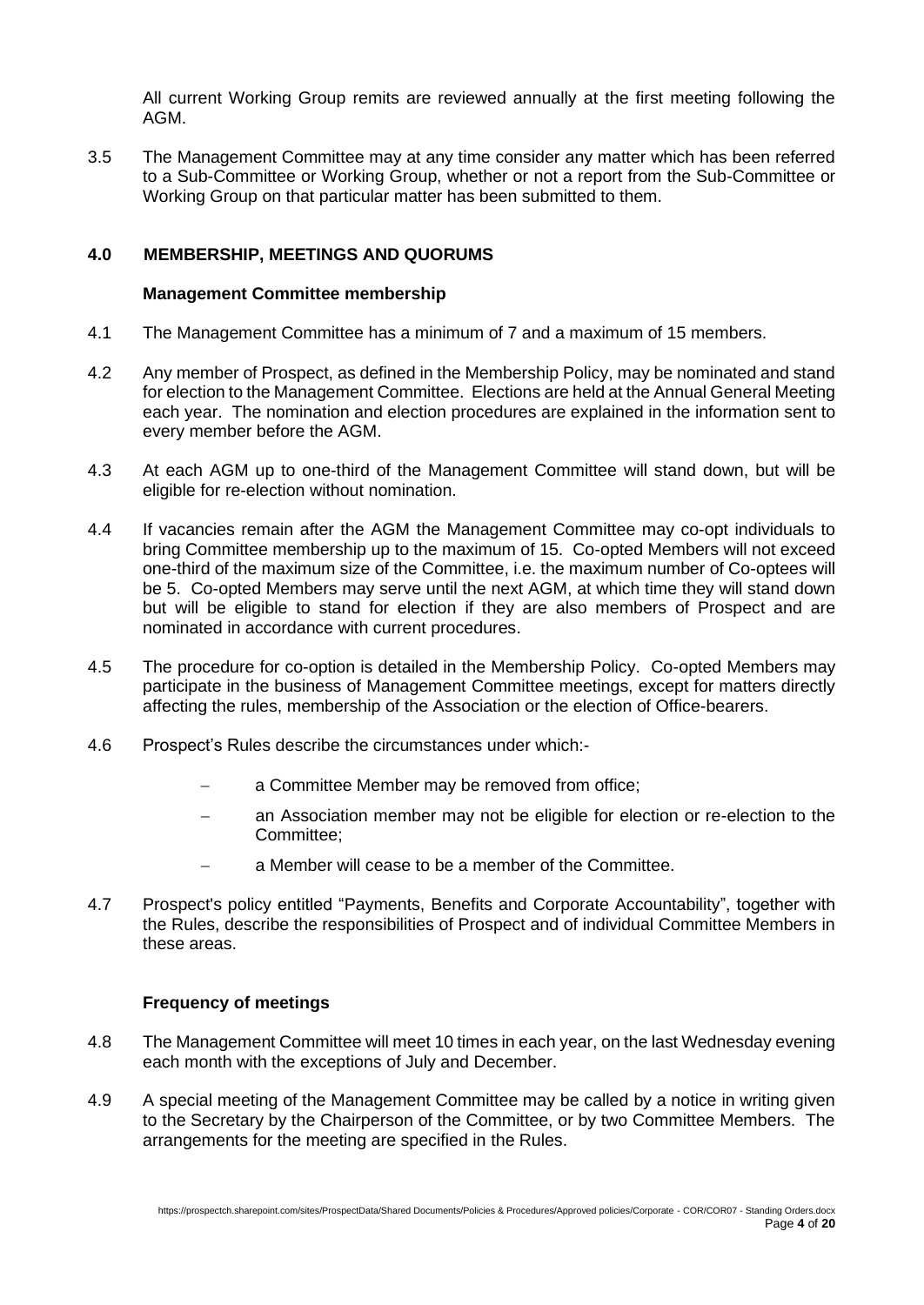#### **Quorums**

4.10 The quorum to enable a meeting to proceed will be as follows:

Management Committee - 4 elected Management Committee Members (i.e. not counting any co-opted Committee Members present).

- 4.11 If there are insufficient elected Members present to form a quorum within half an hour after the time appointed for the meeting to commence, no business will be transacted and the meeting will be adjourned to either:
	- the date of the next scheduled meeting due to be held,

#### **OR**

- **•** if there are matters requiring a decision before the date of the next scheduled meeting, to the same day in the next week at the same time.
- 4.12 In very exceptional circumstances where there is no quorum and where a decision is required immediately, the Chairperson (or in his/her absence the Vice-Chairperson) may authorise the action required, with retrospective approval being given at the next Management Committee meeting.

#### **5.0 OFFICE BEARERS**

#### **Office Bearers**

- 5.1 At their first meeting following each Annual General Meeting the elected Members of the Management Committee will appoint the following Office-bearers:
	- Chairperson
	- Vice-Chairperson
	- Secretary (a member of staff may be appointed to this position)
	- Treasurer (a member of staff may be appointed to this position)
- 5.2 Office-bearers will serve until the next AGM, unless in the meantime they resign or cease to be a Committee Member. If an Office-bearer's position becomes vacant during a year, the Management Committee will appoint a replacement Office-bearer who will serve for the remainder of that year until the next AGM.
- 5.3 In accordance with Prospect's Rule the Chairperson may be re-appointed for a maximum of 5 consecutive years. After 5 years the Chairperson may not be re-appointed to that position for a further period of 1 year, but they will be eligible to stand for election to one of the other Office-bearer positions.

#### **6.0 CONDUCT OF COMMITTEE**

#### **Agenda and papers**

6.1 The agenda and papers for each meeting will be sent to Committee Members not less than 7 days before the date of the meeting. Papers and reports will be written and laid out in a standard style and format as determined from time to time by the Chairperson and Director.

The proceedings of any meeting will not be invalidated by the non-receipt of the agenda and papers by any Committee.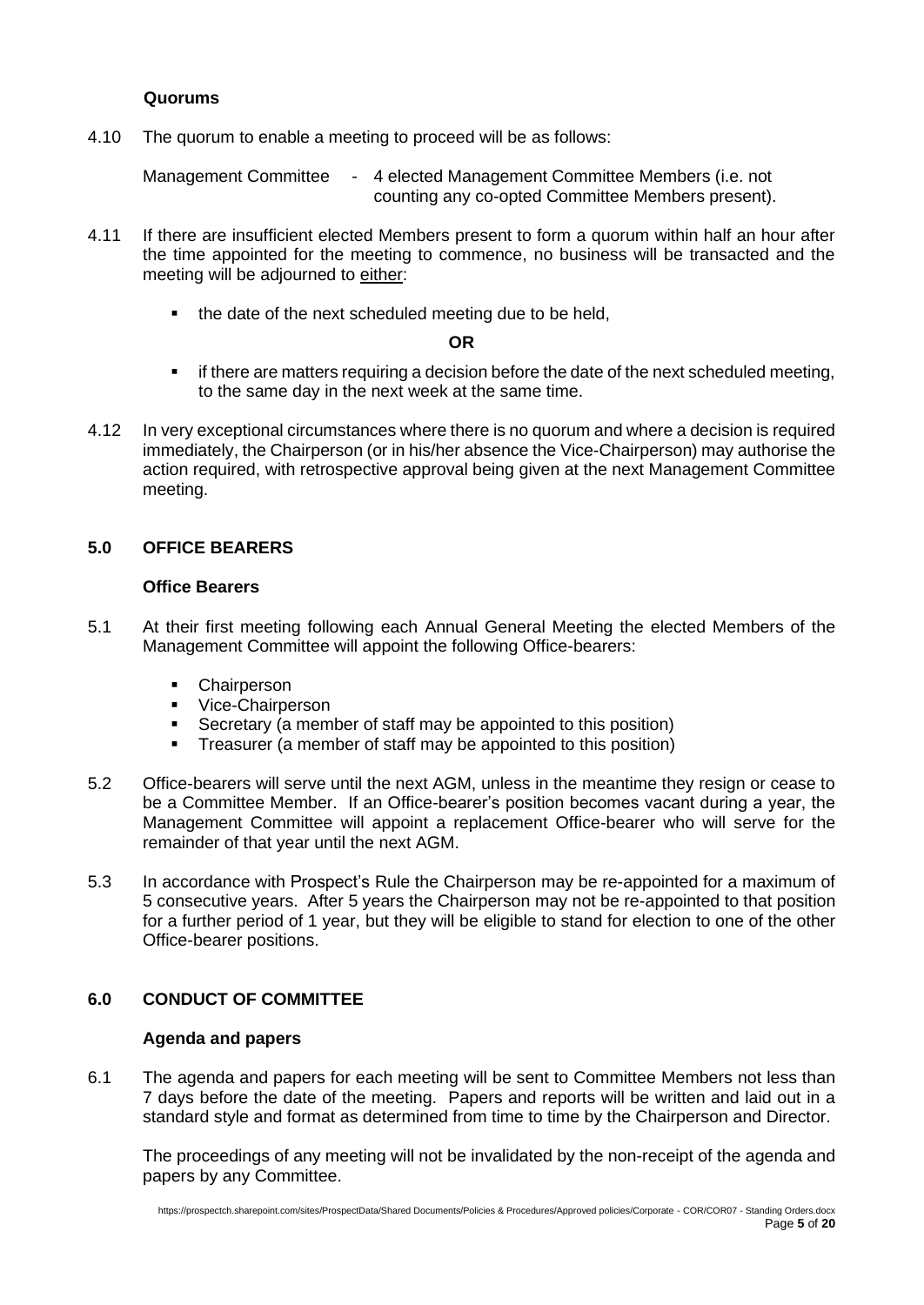6.2 Responsibility for ensuring that the agenda and papers are produced and issued on time is delegated to the Director acting on behalf of the Secretary. The Director will agree the composition of each agenda with the appropriate Chairperson and thereafter will ensure that the papers are issued on time.

#### **Late papers and 'AOCB'**

6.3 The circulation or tabling of "late" papers will not normally be permitted. However urgent matters not on the agenda may be discussed if the majority of Committee Members present agree the item(s) may be included.

In all cases the Chairperson will decide whether a matter is urgent.

#### **Chairing Management Committee meetings**

- 6.4 The Chairperson will normally chair Management Committee meetings, unless absent or not able to participate in a particular discussion due to a declaration of interest. In the absence of the Chairperson, the Vice-Chairperson will chair Committee meetings. If the Vice-Chairperson is not available, the Secretary (or failing whom, the Treasurer) will chair the meeting.
- 6.5 Should the Chairperson arrive after the commencement of a meeting at which another Officebearer has taken the chair, the Office-bearer will continue to chair the meeting until the agenda item under consideration is completed and then will vacate the chair for the Chairperson.
- 6.6 The main responsibilities of the Chairperson will be to:
	- ensure the orderly and efficient conduct of business;
	- decide all matters of order, competency and relevancy;
	- ensure that every Committee member has the opportunity to express their opinions and views on each item, and that they are given a fair hearing by the remaining members.

Any decision by the Chairperson on a matter that is within his or her competency will be final and will not be open to discussion.

#### **Length of meetings & adjournments**

- 6.7 Meetings will not normally continue for more than 2 hours. At the end of that time, the meeting will cease unless two-thirds of those present vote in favour of a motion from the Chairperson, seconded by another Member, that the meeting should continue until all the business is concluded.
- 6.8 If there is insufficient support to continue, the meeting will either:
	- be closed formally, with the remaining business being added to the agenda for the next scheduled meeting (this option will be followed if there are no matters requiring a decision before the next scheduled meeting);

**OR**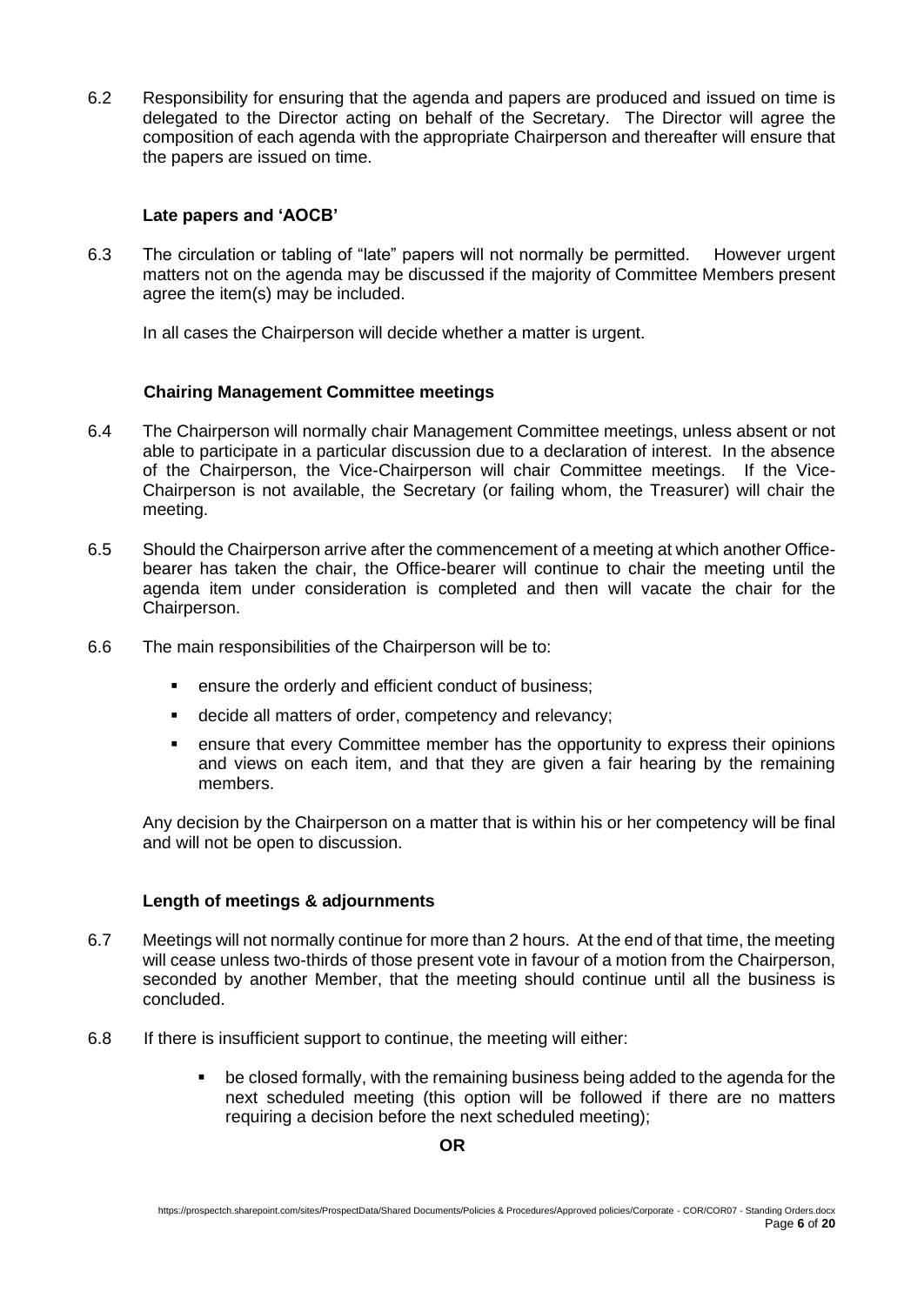- be adjourned to the same day in the next week at the same time, to complete the business, if there are matters requiring a decision before the next scheduled meeting.
- 6.9 An adjourned meeting will be regarded as a continuation of the original meeting, and all decisions, etc. will be treated as having been made on the date the additional meeting is held. No business will be dealt with at the additional meeting other than the matters not reached or left unfinished at the original meeting.

#### **Order of business, alterations & discussion**

- 6.10 Meetings will normally follow the order set out in the agenda. However the Chairperson will have the right to alter the order of business at any stage of the meeting.
- 6.11 If a Member wishes to amend the order of business he/she should submit a request at the beginning of the meeting. If the Chairperson accepts the proposal it will be put to a vote and will be approved if supported by a simple majority of those present.
- 6.12 All speakers will address the Chairperson, and all other Members will observe order when a Member is speaking. The time limit for individual speakers, and for the discussion of a particular item, will be at the discretion of the Chairperson.

#### **Declaration of interest**

6.13 At the beginning of each meeting all Committee Members will be asked to declare whether they have an interest in any items on the agenda. Anyone who declares an interest will be required to leave the meeting while the matter is discussed and will not be allowed to vote on the matter or stay in the meeting while any vote on the matter is being held. If that person is inadvertently allowed to stay in the meeting and vote on the matter, his/her vote will not be counted.

Once the item has been discussed, those Committee members taking part in the discussion will agree whether the discussion should be included in a confidential minute that will not be available to the Committee member(s) who have the interest. In making this decision, account will be taken of the nature of the discussion, and whether knowledge of the discussion could result in a compromising position. Further, a decision will be taken on whether future papers relating to the issue will be available to the Committee Member(s) who have the interest.

Every declaration of interest will be recorded in the minutes of that meeting and in the Register of Interests.

#### **Motions and amendments**

- 6.14 If any item of business requires to be formally adopted, approved or decided on by a vote, then the Chairperson or another Committee Member, as appropriate, will submit a formal motion, which will require to be seconded. If the motion does not require further discussion, then the Committee will proceed to a vote.
- 6.15 If the motion requires discussion, the proposer will speak first, followed by any other Committee Members who wish to contribute. The original proposer will be permitted to speak finally at the conclusion of the discussion, prior to a vote being taken.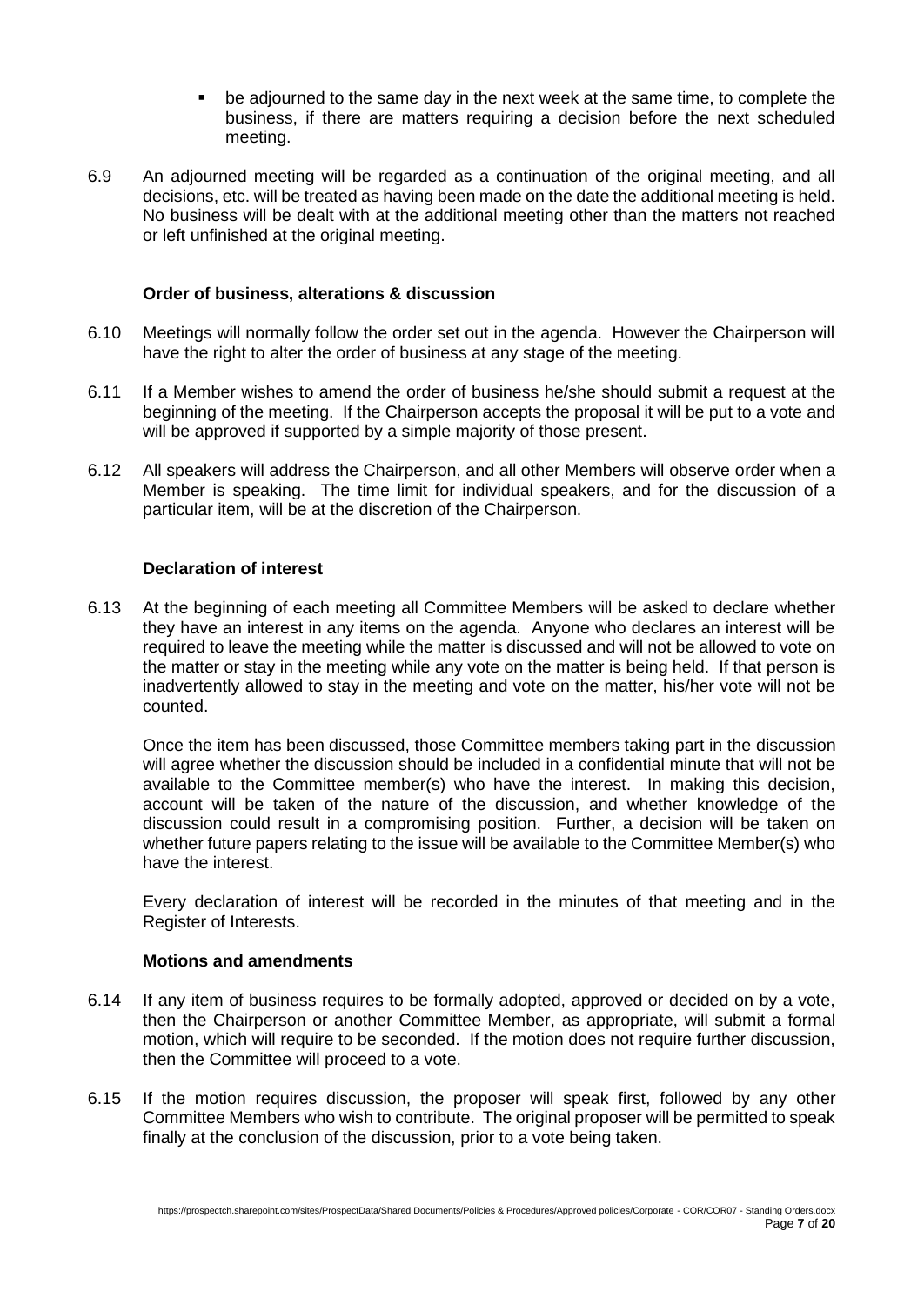- 6.16 The length of time allowed for individual speakers and for the overall discussion of the motion will be at the discretion of the Chairperson.
- 6.17 Amendments to a motion may be proposed by a Committee Member to the Chairperson at any time during the discussion. To be considered, the amendment will require to be seconded. If there is more than one amendment, they will be considered and voted on in the order they have been submitted. If an amendment is carried, it will become the motion, on which any further amendments may be moved.
- 6.18 All motions and amendments must be relevant to the subject under discussion. The Chairperson will have the power to rule out of order any motion or amendment which is, in his or her opinion, irrelevant or incompetent.

#### **Voting**

- 6.19 Except where referred to specifically elsewhere in these Standing Orders, voting will be by show of hands. A simple majority of those present and voting will decide the matter. In the event of a tie, the Chairperson will have a casting vote.
- 6.20 Any Committee Member present may propose that a vote be taken by secret ballot. To be considered, such a proposal will require a seconder. There will be no discussion of the proposal and a vote by show of hands will be taken. To be carried, a simple majority of those present and eligible to vote on the matter will require to vote in favour.
- 6.21 The number of votes cast for or against a motion or amendment will be recorded in the minutes of the meeting.
- 6.22 For the purposes of paras. 6.20 and 6.21, co-opted Members will not be included or counted if the matter under consideration is one they are not entitled to vote on (see para. 4.5 above).
- 6.23 Any Committee Member may ask that his or her dissent from any motion that has been carried is recorded in the minutes.

#### **Notice of motions**

- 6.24 Any Committee Member may submit a notice of a motion for consideration at a future meeting. The notice must be in writing and be received by the Director at least 14 calendar days before the meeting at which it is to be considered.
- 6.25 If the Committee Member concerned is not present at the meeting at which the motion is due to be considered, either another Member may move the motion on their behalf, or the motion may be carried forward to the following meeting, except that if the proposer of the motion is not present at the following meeting, the motion will not be submitted.

#### **Alteration or revocation of a previous decision**

- 6.26 A Committee Member wishing to amend or revoke a previous decision must submit a motion in writing to the Director for inclusion on the appropriate agenda.
- 6.27 No such motion will be permitted in the six months following the date of the original decision, unless two-thirds of the Committee Members present (who must comprise an overall majority of the Committee/Sub-Committee) agree that it may be considered.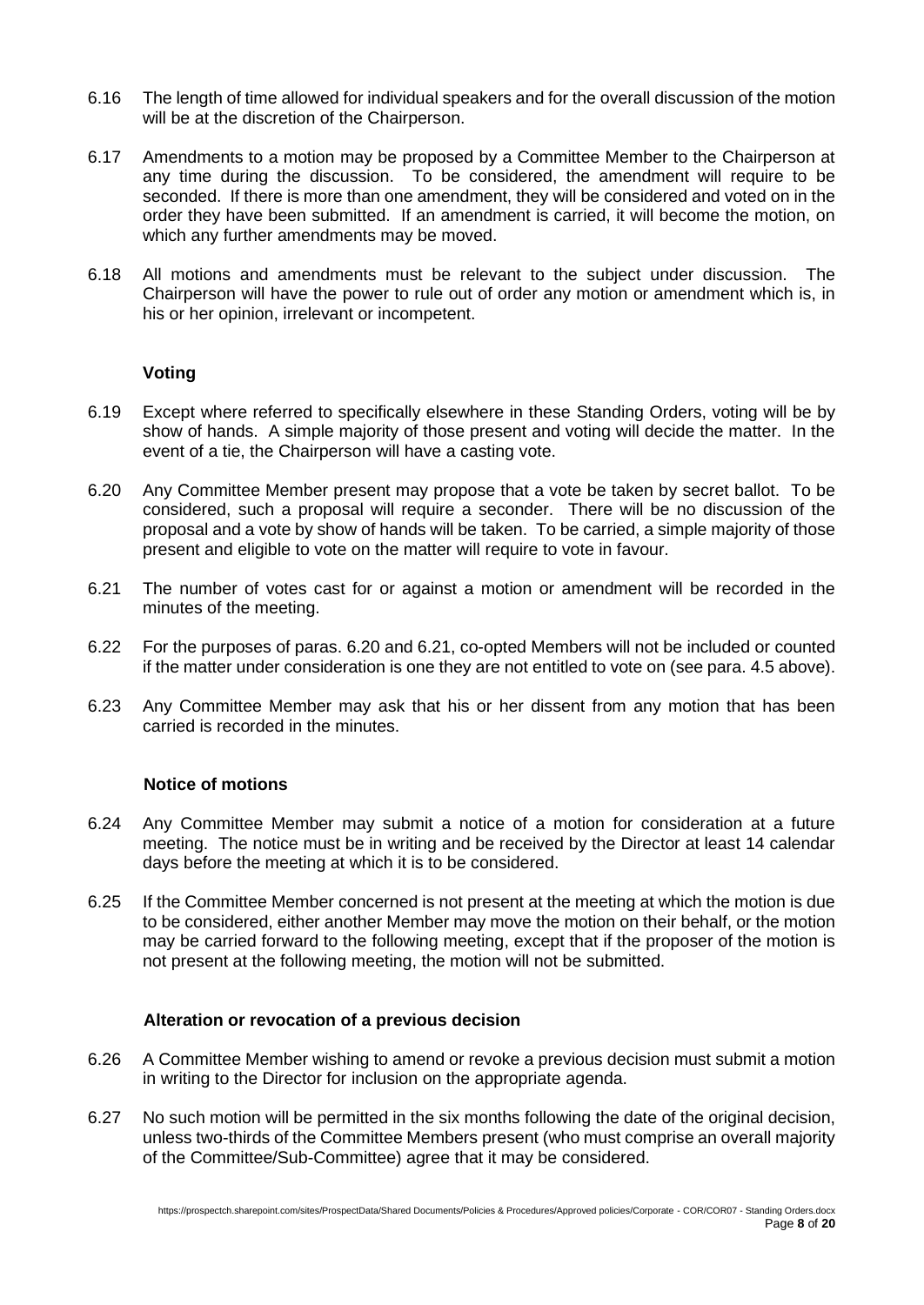- 6.28 The only exceptions to the six month time limit that will not require the agreement of twothirds of the members will be if:
	- new legislation, statutory regulations, orders or guidance from the Scottish or UK Governments or other statutory agency which affect the decision have been introduced;
	- new facts, which the Chairperson rules are pertinent and which, if they had been known at the time may have resulted in a different decision, have come to light since the original decision.
- 6.29 The alteration or revocation of any decision will not affect or prejudice any proceedings, outcome or liability competently done or undertaken under any such resolution prior to its alteration or revocation.

#### **Deputations**

6.30 Deputations may only be heard by the Management Committee. An application asking the Committee to receive a deputation must be in writing, be addressed to the Director and received at least 5 working days before the date of the next meeting. The application must include the subject on which the deputation wishes to be heard and the action (if any) which the deputation proposes the Committee should take.

The Director will ensure that details of the application are circulated to Committee Members before the meeting.

- 6.31 The Management Committee will decide by a simple majority of those present whether or not to hear a deputation. If the request is approved the deputation will be no larger than five persons and the number permitted to speak will be no more than two, unless a majority of the Committee Members present agree otherwise.
- 6.32 The deputation will be allowed a maximum of 10 minutes to present their views, unless a majority of Committee members present agree otherwise.

Any Committee Member may ask the members of the deputation questions that are pertinent to the subject on which they have appeared. No Committee member will express an opinion on or discuss the subject on which the deputation has been heard, until the deputation has withdrawn.

#### **Minutes**

- 6.33 The Director is responsible for ensuring that the business of each meeting is properly minuted. The minutes will record:
	- the names of Members present, and the names of staff and any others in attendance, as well as any apologies received;
	- the nature of the business considered, including recording their major decisions;
	- the major points raised in any discussion;
	- the decision on each item;
	- the names of those proposing and seconding any motion or amendment;
	- the result of any vote, whether by show of hands or secret ballot;
	- any declaration of interest by a Member.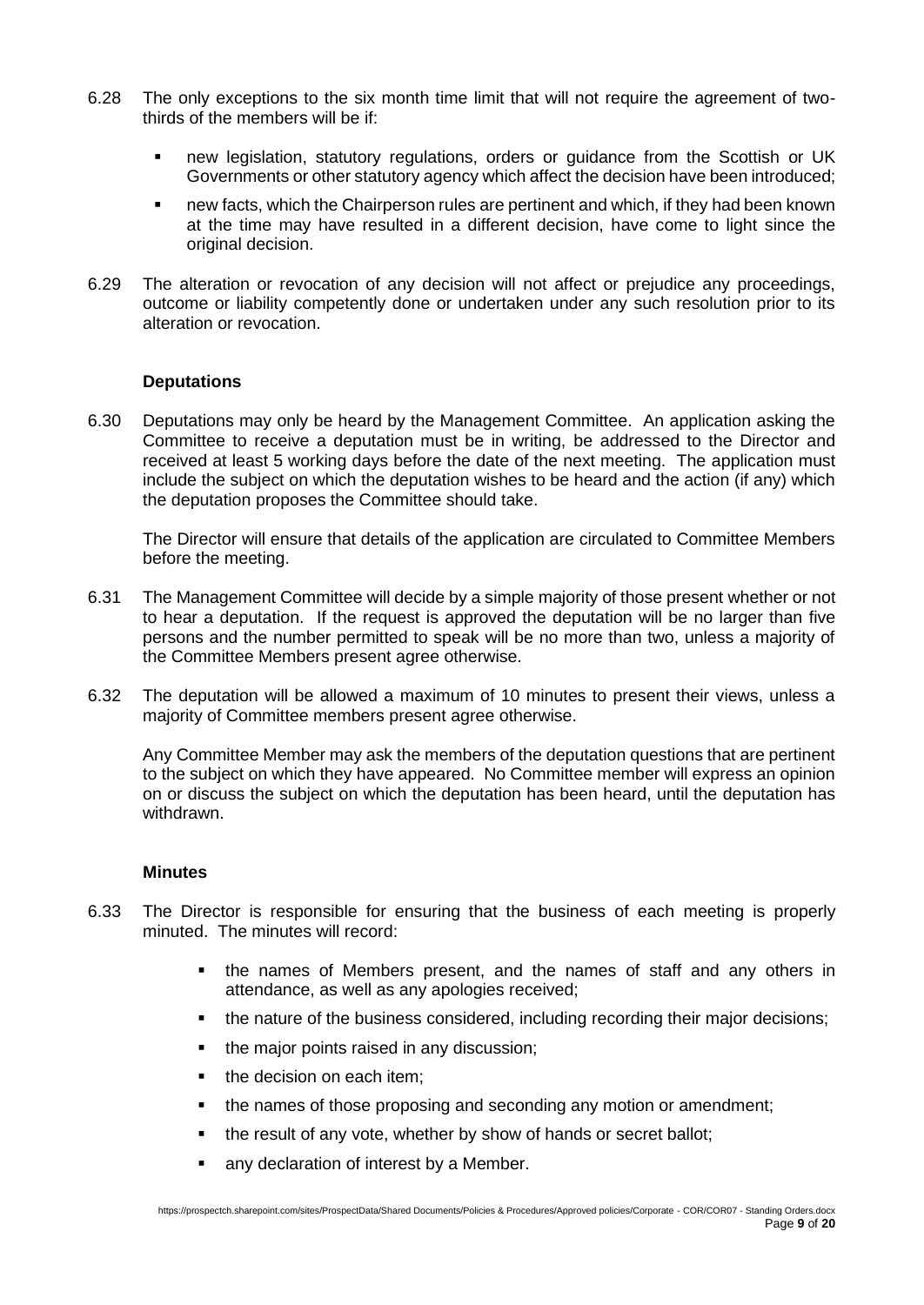6.34 A draft of the Management Committee Minutes will be produced within 2 weeks of each meeting and will be forwarded to the Chairperson of the meeting for initial checking.

The final draft of the minutes will be circulated to all Committee Members with the agenda and papers for the following meeting. The minutes will be adopted at the following meeting if they are proposed and seconded by any two Members who were present at the previous meeting, and are approved by a majority of those present.

If there are not two members present who attended the previous meeting, the minutes will be carried forward to the next Management Committee meeting, where they will be approved if proposed by two Members who attended the relevant meeting, or by one Member who attended and seconded by another Member of that Sub-Committee or Working Group who did not attend the meeting concerned.

- 6.35 Minutes may be adopted 'subject to' the inclusion of an amendment to correct or clarify a point. Any such amendment must be formally proposed, seconded and approved by a majority of those present at the previous meeting.
- 6.36 A member of the Management Committee who was not present at a particular meeting may request clarification of a point in the minutes at the following meeting, but may not re-open the discussion on any item where a decision was made at the previous meeting.
- 6.37 The official copy of the minutes will be signed by the Chairperson of the meeting at which they are adopted. If an amendment has been agreed, a revised official copy will be produced following the meeting and thereafter signed by the Chairperson.

Minutes will be written and laid out in a standard style and format as determined from time to time by the Chairperson and Director.

#### **Matters not covered by Standing Orders**

6.38 If any point arises at a Management Committee meeting which is not provided for in these Standing Orders, the Chairperson will give a ruling on the point and their decision will be final.

#### **Revision of Standing Orders**

6.39 These Standing Orders may be amended by the Management Committee if the motion to amend or revoke a section is proposed and seconded, and supported by at least two-thirds of the Committee Members present, so long as this is also an absolute majority of the current Management Committee membership.

#### **Confidentiality**

6.40 All matters discussed at Committee meetings will be regarded by both Committee Members and staff members present as being in strict confidence. Confidentiality regarding one or more items of business may be relaxed if a majority of Members present approve a motion supporting relaxation.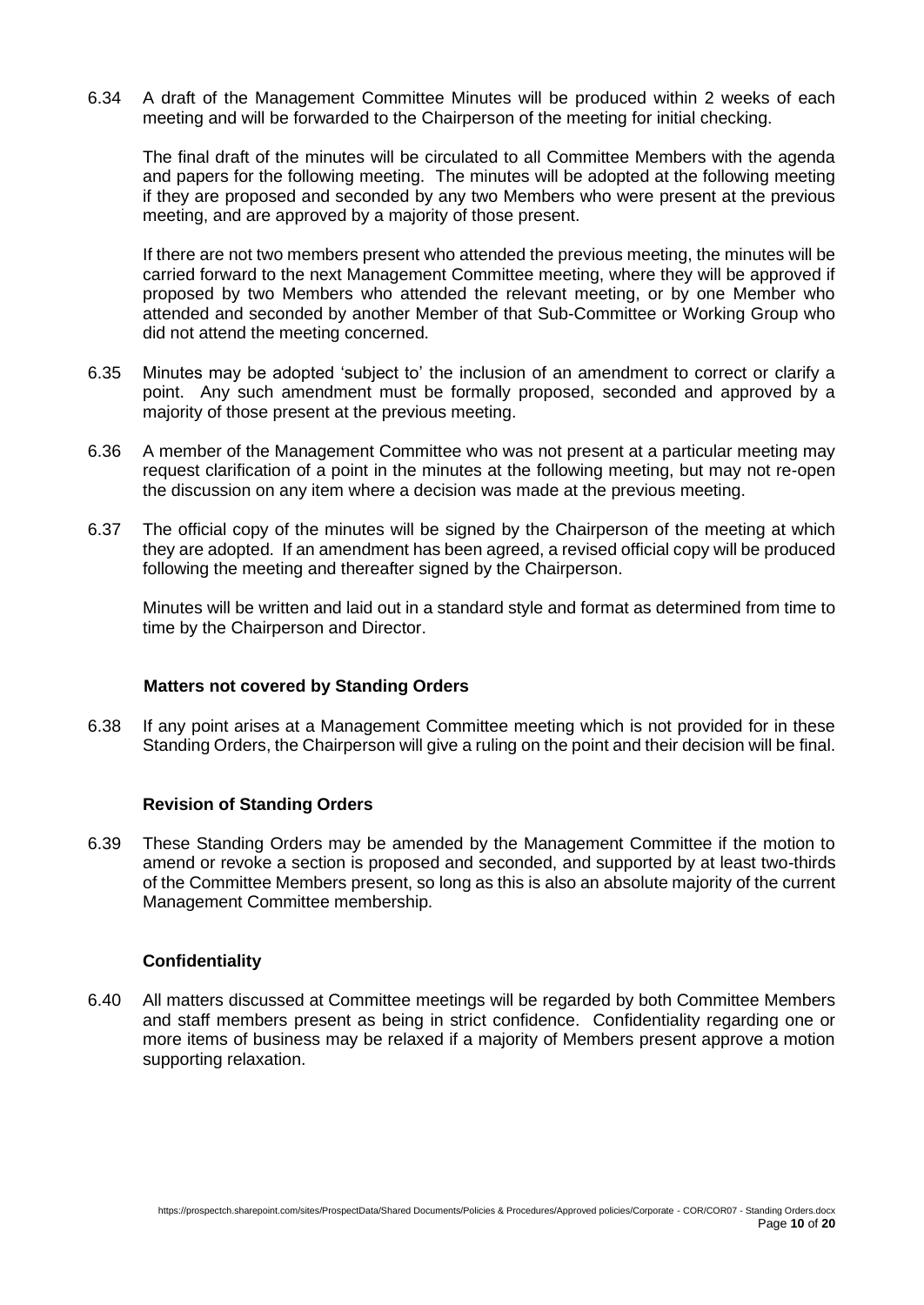#### **Committee Members' conduct**

6.41 In conducting the Association's business all Committee Members will adhere to these Standing Orders, to the Association's Rules and to the Codes of Governance and Conduct for Committee Members.

#### **7.0 IMPLEMENTATION & REVIEW**

- 7.1 The Chairperson, together with the Director, is responsible for ensuring that these Standing Orders are followed at every meeting of the Management Committee.
- 7.2 The Director will ensure that these Standing Orders are reviewed at least every three years.

Management Committee and Working Group remits will be reviewed annually, at the first Management Committee meeting following the Annual General Meeting, before appointing Committee members to a Working Group.

Reviewed by the Management Committee on 28 October 2020

Next review due by: October 2023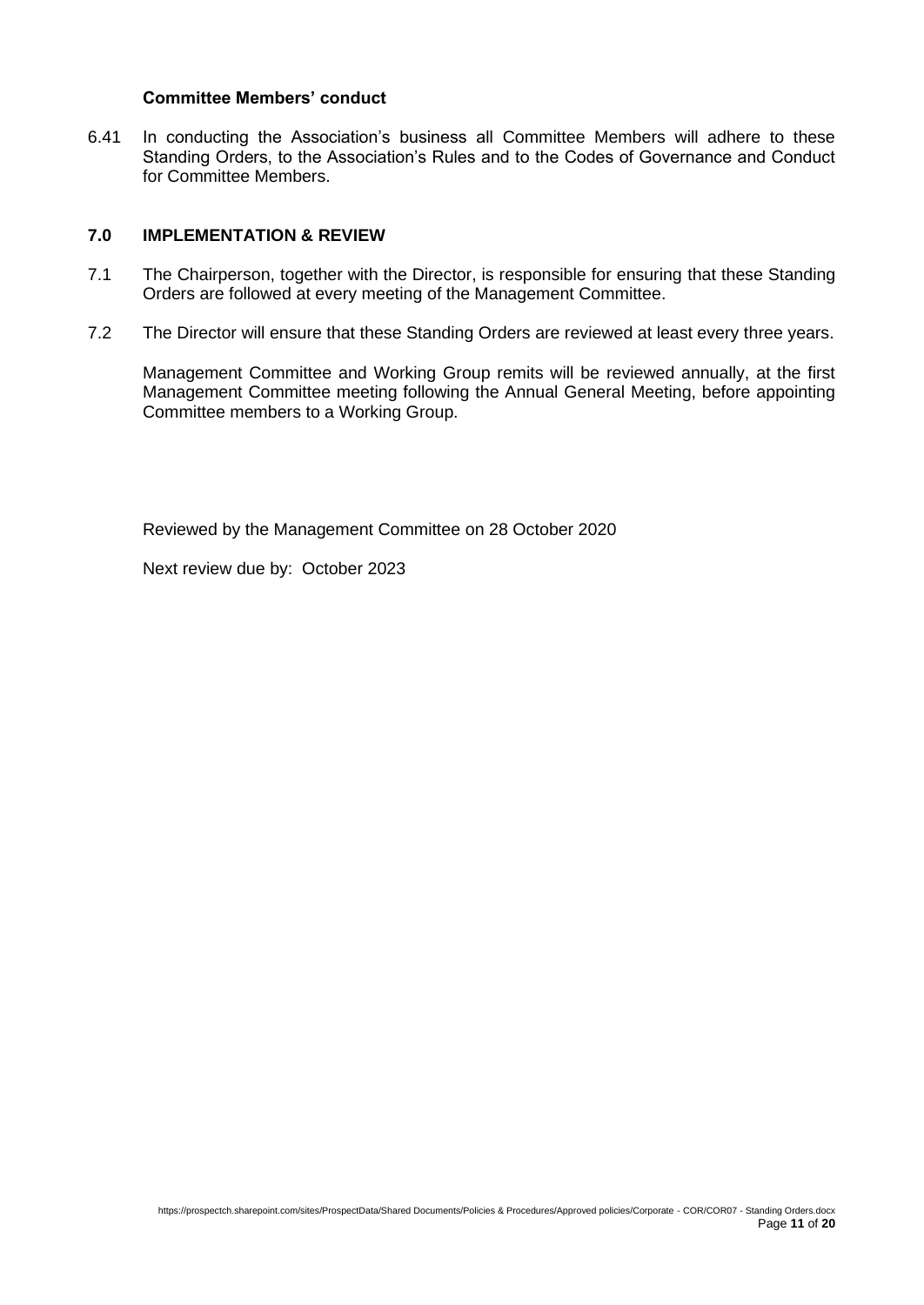### **MANAGEMENT TEAM - REMIT**

#### 1.0 **MEMBERSHIP**

The Management Team comprises the Director, Finance Manager, Housing Manager and Property Services Manager.

#### 2.0 **REMIT**

The Team's remit is to:

- a) co-ordinate all aspects of the day-to-day management of Prospect's business, providing leadership and direction to assist staff in achieving current objectives and priorities;
- b) contribute to achieving effective internal communications throughout the organisation;
- c) consider proposals for developments to, or changes in, the provision of Prospect's services, including proposals for setting future strategy, and where required submit these to Committee for consideration;
- d) prepare proposals for the annual budget and annual rent increase, and submit these to the Budget Working Group and Management Committee for approval;
- e) monitor income and expenditure against budget through the receipt of monthly reports highlighting any trends or major areas of concern, approve any action required to deal with areas of concern, and prepare financial reports for the Management Committee according to current Committee reporting cycles;
- f) co-ordinate the production and submission of all statutory and other returns involving more than one department;
- g) propose the agenda for each Management Committee meeting, approve draft Committee papers and reports as required, ensuring that the required regular reports are produced on time according to the current Committee timetable;
- h) ensure that Committee decisions are actioned;
- i) consider drafts of relevant policies and procedures and submit these to the Management Committee for approval and approve policies or procedures that do not require to be submitted to Committee under the Scheme of Delegation;
- j) ensure that the annual policy and procedure review programmes are achieved;
- k) review and update the Risk Matrix;
- l) review draft internal audit reports, agree the management response, monitor progress on implementing agreed action and submit regular reports to the Management Committee;
- m) review the results of internal 'self-assessment' exercises, agree any action required and monitor implementation;
- n) draft the Business Plan for approval by the Management Committee and monitor progress towards achieving current objectives;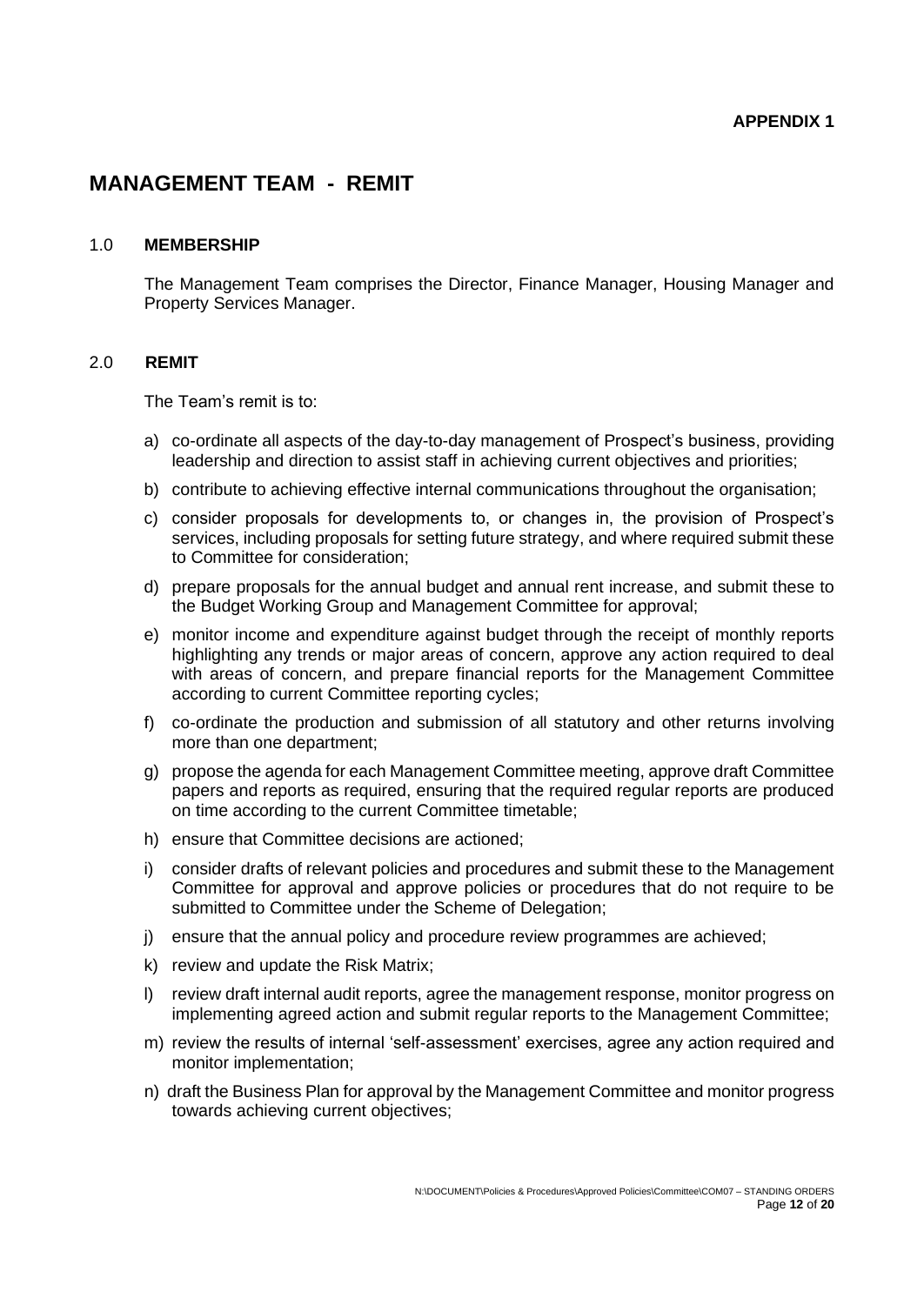- o) review current staffing levels in relation to current and future workload and agree proposals for increases and/or internal changes, submitting relevant proposals to the Management Committee for approval (normally as part of the annual budget-setting process);
- p) monitor staff absence levels and agree any action required;
- q) draft proposals for the content of and arrangements for the Annual General Meeting, Committee Away Days, Tenants' Conferences and similar events, for approval by the Management Committee;
- r) monitor on a regular basis current activities, including:
	- monthly arrears repairs performance
	- progress on current development schemes, planned and cyclical maintenance programmes
	- current insurance claims
	- complaints received, to identify any trends emerging
	- quarterly report on Health & Safety matters
- s) consider any other relevant issues, e.g.:
	- appeals by tenants against a decision, or for compensation
	- applications for sale of garden ground
	- mortgage to rent proposals
	- legal actions, whether initiated by or against Prospect.

#### **3.0 MEETINGS**

Management Team Business meetings will normally be held on the second Wednesday each month. Meetings may be held on other days by agreement.

Meetings will normally follow a standard agenda.

In addition, a Management Team Focus meeting will be held each month, normally on the second last Wednesday each month by arrangement according to current diary commitments. Each Focus meeting will normally consider one subject, e.g. complaints, risk management, content of a new policy, potential new development project etc.

Other staff members may be requested to attend Team meetings, either on behalf of an individual Manager or for a specific item.

There is no quorum for a meeting, through normally at least 3 members will be present for a meeting to proceed.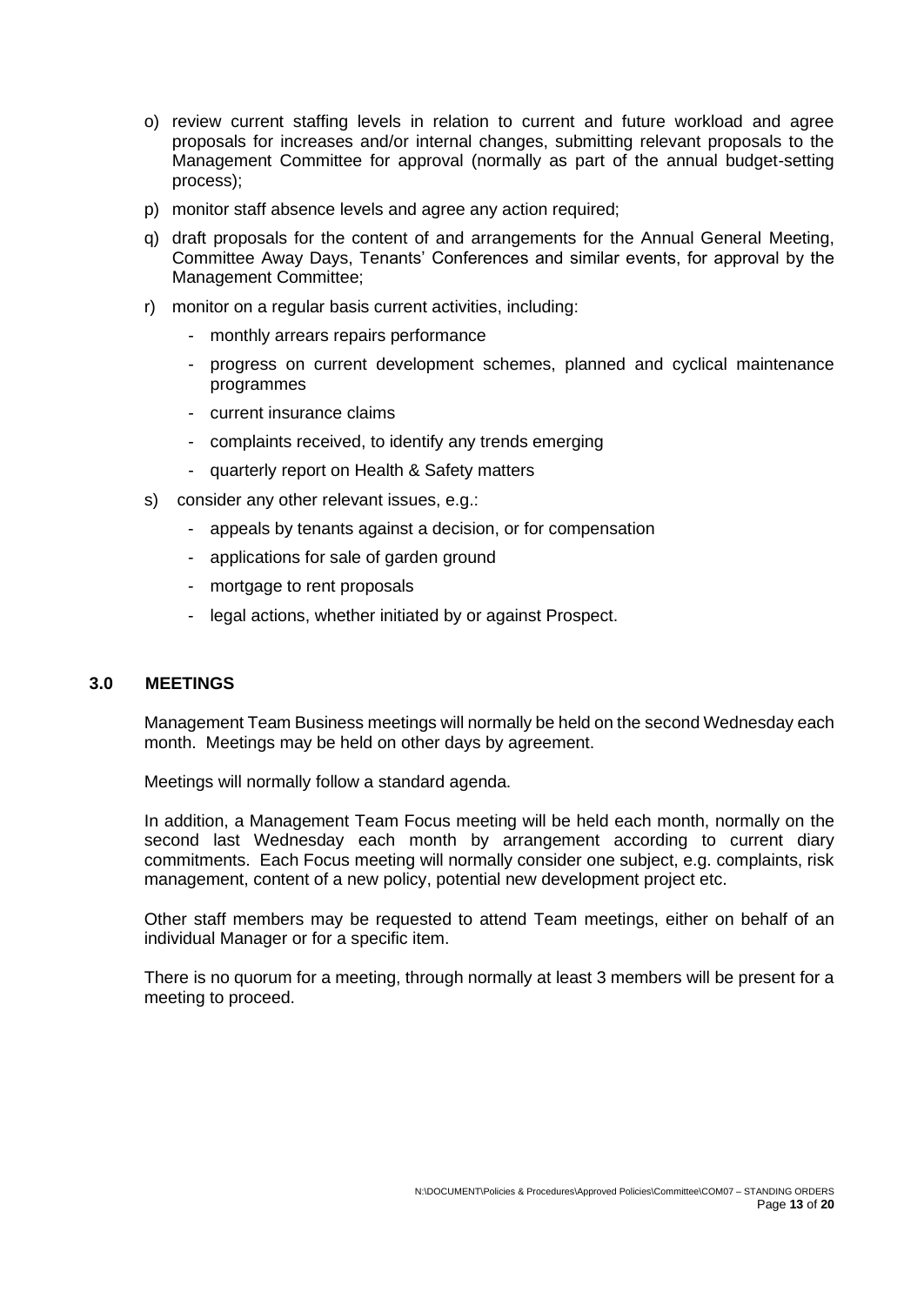### **SCHEME OF DELEGATION**

#### **1.0 INTRODUCTION**

The effective pursuance of Prospect's work may from time to time require decisions to be taken without waiting for Committee approval, and many routine matters will fall to be decided by members of staff, in accordance with approved policies and procedures.

This document describes the arrangements for delegating certain types and areas of decisions or actions to Office-bearers and/or to senior staff. The Management Committee's purpose in approving this Scheme of Delegation is to ensure that Prospect's work is not unnecessarily delayed while awaiting decisions which are clearly within the general terms of existing policy. Office-bearers and senior staff will therefore seek to use delegated powers to maintain progress in the various areas of work, provided that no new policy decisions are taken without the approval of the Management Committee.

#### **2.0 OFFICE BEARERS**

#### **Chairperson**

The Chairperson will have delegated authority to decide on any matter which arises between Management Committee meetings, which would normally be considered at a Committee meeting but which, due to its urgent nature, cannot await the next scheduled meeting. In exercising this authority the Chairperson will, whenever possible, endeavour to consult with at least two other Committee Members. Any such action taken will be reported to the next meeting of the Management Committee for information or retrospective approval.

The Chairperson will have delegated authority to sign legal documents on behalf of Prospect, as detailed in the policy on Signing and Witnessing of Documents, and together with the Secretary and Treasurer to sign the Annual Accounts.

#### **Vice-Chairperson**

In the absence of the Chairperson, the Vice-Chairperson will have delegated authority, in consultation with at least two other Committee members, to take decisions as described above. All such decisions will be reported to the next meeting of the Management Committee for information or retrospective approval.

The Vice-Chairperson will have delegated authority to sign legal documents on Prospect's behalf, as detailed in the policy on Signing and Witnessing of Documents.

#### **Secretary**

The Secretary will have delegated authority to undertake the duties and responsibilities as laid down in the Rules, where these have not been delegated by the Management Committee to the Director.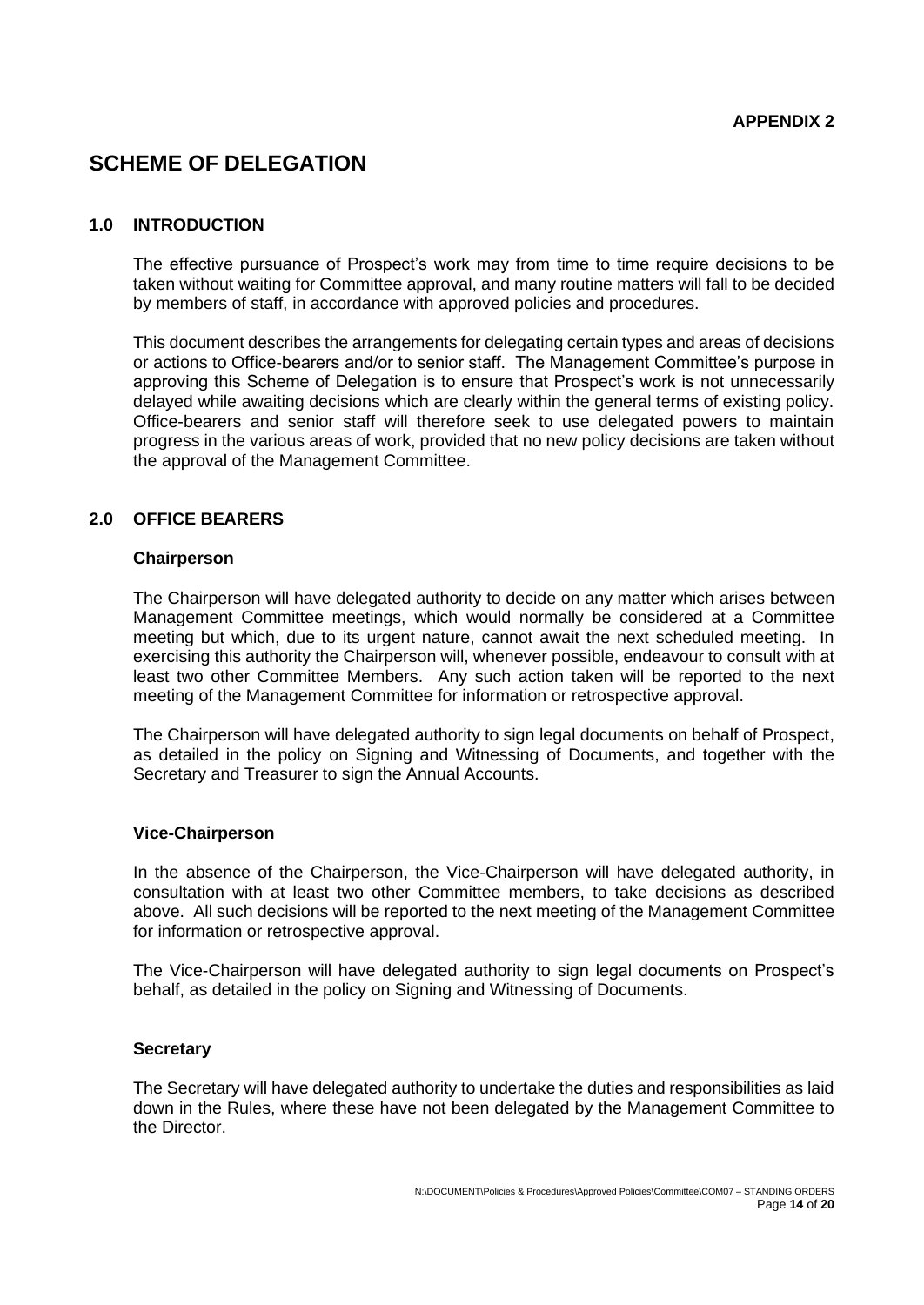The Secretary will have delegated authority to sign legal documents on Prospect's behalf, as detailed in the policy on Signing and Witnessing of Documents and, together with the Chairman and Treasurer, to sign the Annual Accounts.

#### **Treasurer**

The Treasurer will have delegated authority to sign legal documents on Prospect's behalf, as detailed in the policy on Signing and Witnessing of Documents and, together with the Chairman and Secretary, to sign the Annual Accounts.

#### **Emergency arrangements – policy decisions**

Where an urgent decision is required which has a strategic or policy implication that would normally be considered and approved by the Management Committee, and it is not possible to arrange a Committee meeting in time, the Director will consult with the Chairperson and one other Office-bearer, or in the Chairperson's absence with any two other Office-bearers, and will take a decision which involves the least possible policy commitment.

Any such decision will be reported to the Management Committee as soon as possible thereafter for retrospective approval.

#### **3.0 DIRECTOR**

The Director will have delegated authority to undertake the duties and responsibilities as detailed in their job description and in Prospect's policies and procedures. In particular the Director will have the authority to:

- 1) Manage the day-to-day business in accordance with the current strategy, objectives, policies and procedures;
- 2) Authorise expenditure as provided for in the approved annual budget, including signing cheques and BACS payments authorisations, all in accordance with the Financial Regulations and Authorisation of Expenditure procedure;
- 3) Re-allocate monies which were previously approved as part of the current budget, but which are no longer required for the original purpose;
- 4) Authorise urgent items of revenue expenditure, which are **not included** in the current budget and where there are no corresponding underspends to fund the excess, **not exceeding** £10,000 on any one occasion and subject to an overall limit of £30,000 in any one year;
- 5) Purchase an item of capital equipment which has not already been approved as part of the current budget, **subject to** the expenditure being contained within the overall budget approved;
- 6) Together with the appropriate Manager, accept tenders and award contracts, so long as the expenditure is within the overall budget (either under the relevant expenditure heading or the overall total budget) except where approval at any level is reserved to the Management Committee.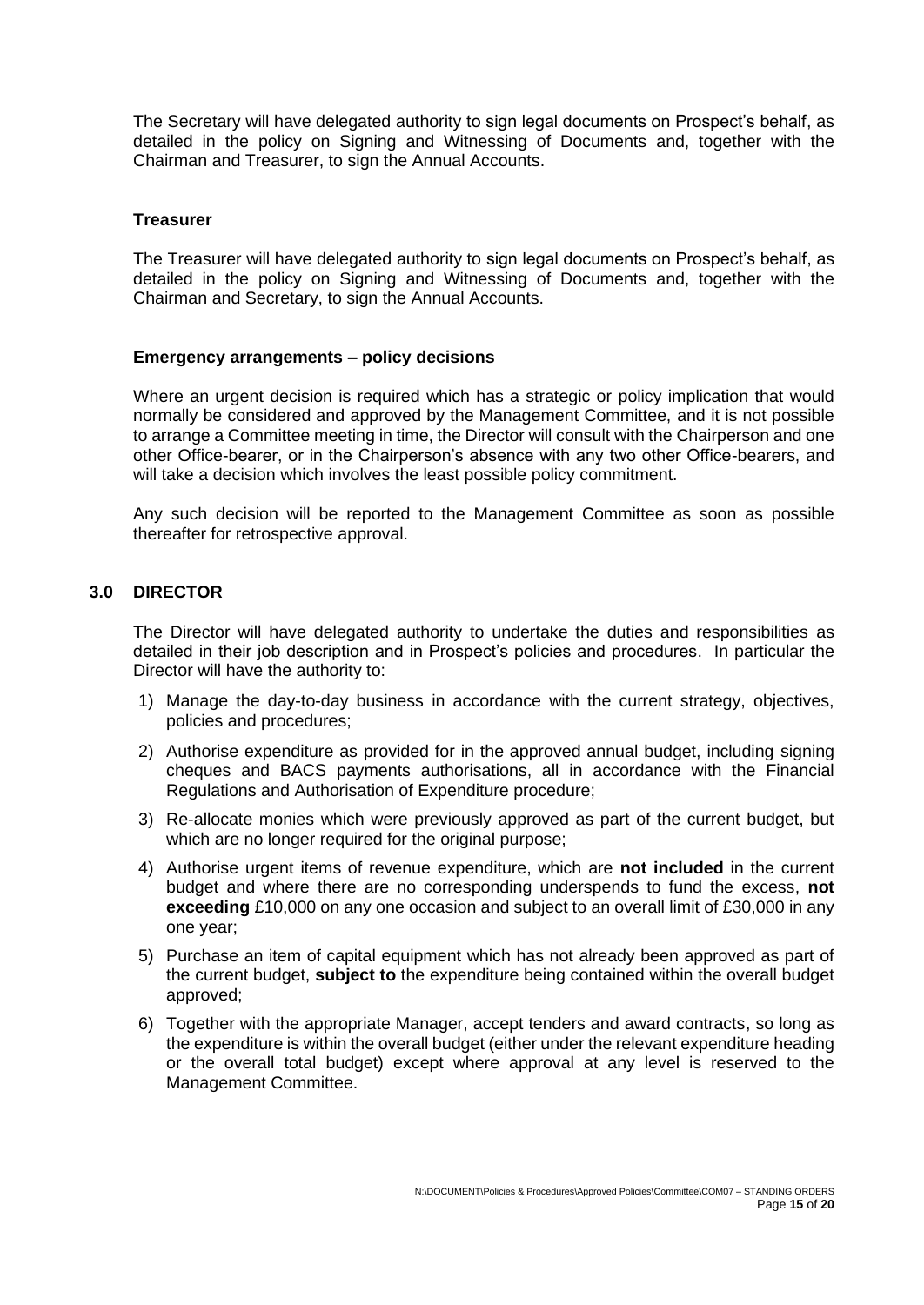- 7) With the Finance Manager:
	- a) determine claims for compensation from tenants **up to** £1,000 per claim;
	- b) approve the formal agreement for each private loan, following the relevant tendering processes;
	- c) award contracts for legal services, insurances and tenant satisfaction surveys, following the appropriate tendering processes.
- 8) With the Property Services Manager, approve:
	- a) amendments to the design criteria and standard specification;
	- b) additions to, or removal from, the Approved Lists of Consultants & Contractors;
	- c) the appointment of Consultants and Contractors for each project, where these are selected from the current Rowan Group panels (approved lists);
	- d) through the establishment of Project Working Groups:
		- the specific design and specification for each project including the housing and tenure mix;
		- the key stages of the development process, including acceptance of City of Edinburgh Council Offer of Grant and awarding of the contract;
		- any savings or design alterations required either as a condition of the Offer of Grant, or during the construction phase to remain within the budget, except that any savings deemed to be too onerous will be submitted for decision to the Management Committee;
		- cost overruns on development projects totalling up to £25,000, i.e. where there are no underspends to fund the excess.
	- e) the programme for major repairs and planned maintenance;
	- f) the standards of estate cleaning and caretaking to be provided;
	- g) arrangements for consultation with tenants and the wider community on maintenance matters.
- 9) With the Housing Manager, approve:
	- a) the awarding of discretionary and threshold points in accordance with the Allocations Policy;
	- b) lease, management and nomination agreements with Housing Associations and other agencies;
	- c) arrangements for consultation with tenants and the wider community on housing management issues;
	- d) enforcement of decrees.
- 10) Take disciplinary action against a member of staff up to and including a final written warning, and hear appeals against certain levels of disciplinary action, in accordance with the policies on Disciplinary Action and Appeals.
- 11) Where the attendance of a Committee Member is not required, approve the appointment of a new or replacement member of staff.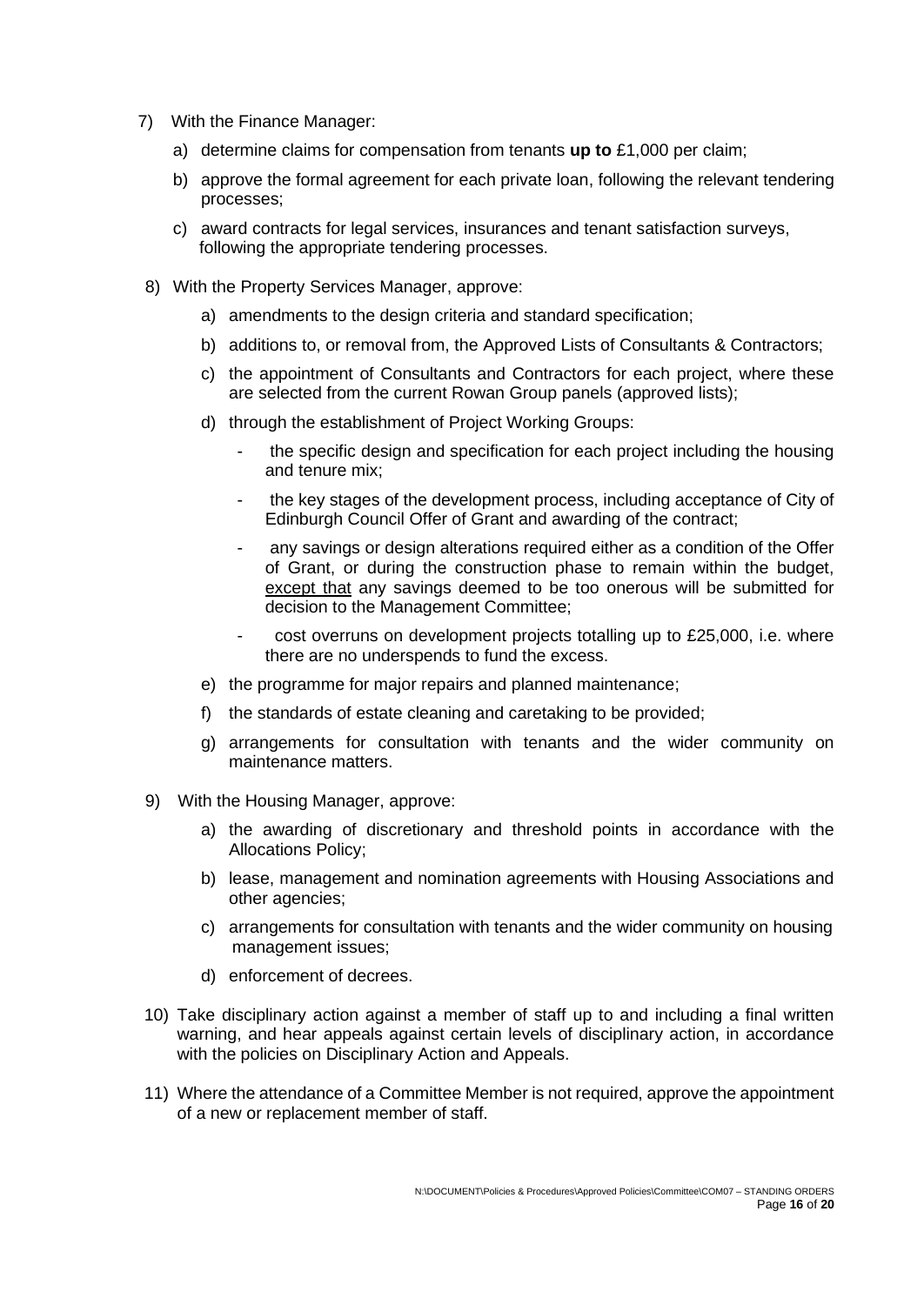- 12) Liaise with the media with regard to any aspect of Prospect's activities, whether responding to complaints, reports or enquiries, or providing information to promote Prospect, in consultation with the Chairperson as required.
- 13) Implement the decisions of the Management Committee.
- 14) On behalf of the Secretary:
	- a) call all Committee meetings ensuring that all agendas, papers and minutes are produced and issued in accordance with Standing Orders;
	- b) supervise the security and use of the Seal;
	- c) co-ordinate the preparation and submission all necessary reports and returns to the Financial Conduct Authority, Scottish Housing Regulator, Office of the Scottish Charities Regulator and any other relevant statutory authority;
	- d) maintain the Register of Association Members and any other Registers required under the Rules, statutory requirements and current policies;
	- e) sign specified documents as detailed in the policy on Signing & Witnessing of Documents;
	- f) ensure compliance with the Rules.

#### **4.0 HOUSING MANAGER**

The Housing Manager will have delegated authority to undertake the duties and responsibilities as detailed in their job description and in Prospect's policies and procedures.

In particular the Housing Manager will have the authority to:

- 1) Sign specified documents, according to the policy on Signing & Witnessing of Documents;
- 2) Authorise expenditure as provided for in the approved annual budget, including signing cheques and BACS payments authorisations, all in accordance with the Financial Regulations and Authorisation of Expenditure procedure;
- 3) Authorise the allocation of properties in accordance with the Allocations Policy;
- 4) Take such emergency or short-term action as may be necessary to ensure the effective implementation of Prospect's housing policies, reporting as required to Committee on any such action taken;
- 5) With the Director, approve:
	- a) the awarding of discretionary and threshold points in accordance with the Allocations Policy;
	- b) lease, management and nomination agreements with Housing Associations and other agencies;
	- c) arrangements for consultation with tenants and the wider community on housing management issues;
	- d) enforcement of decrees.
- 6) Take disciplinary action and hear appeals, in accordance with current policies.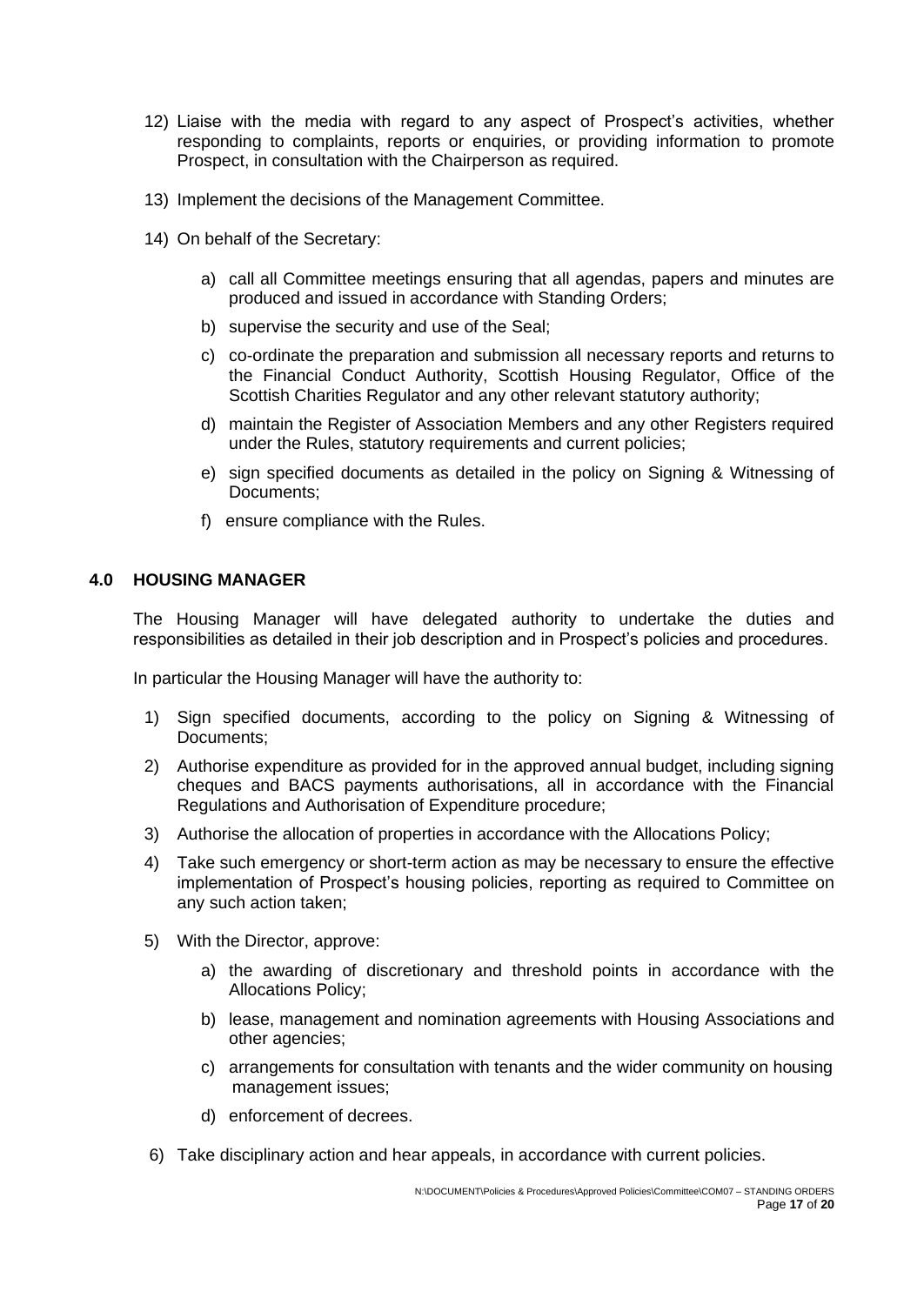#### **5.0 PROPERTY SERVICES MANAGER**

The Property Services Manager will have delegated authority to undertake the duties and responsibilities as detailed in their job description and in Prospect's policies and procedures.

In particular the Property Services Manager will have the authority to:

1) Sign specified documents, according to the policy on Signing & Witnessing of Documents;

- 2) Authorise expenditure as provided for in the approved annual budget, including signing cheques and BACS payments authorisations, all in accordance with the Financial Regulations and Authorisation of Expenditure procedure;
- 3) Initiate proposals for development projects for Committee approval, and take such emergency or short-term action as may be necessary to maintain progress on Prospect's acquisition and development programme, subject to the reporting of appropriate action to Committee in accordance with current policies;
- 4) With the Director, approve:
	- a) amendments to the design criteria and standard specification;
	- b) additions to, or removal from, the Approved Lists of Consultants & Contractors;
	- c) the appointment of Consultants and Contractors for each project, where these are selected from the current Rowan Group panels (approved lists);
	- d) through the establishment of Project Working Groups:
		- the specific design and specification for each project including the housing and tenure mix;
		- the key stages of the development process, including acceptance of City of Edinburgh Council Offer of Grant and awarding of the contract;
		- any savings or design alterations required either as a condition of the Offer of Grant, or during the construction phase to remain within the budget, **except that** any savings deemed to be too onerous will be submitted for decision to the Management Committee;
		- cost overruns on development projects totalling up to £25,000, i.e. where there are no underspends to fund the excess.
- 5) Take disciplinary action and hear appeals, in accordance with current policies.

#### **6.0 FINANCE MANAGER**

The Finance Manager will have delegated authority to undertake the duties and responsibilities as detailed in their job description and in Prospect's policies and procedures.

In particular the Finance Manager will have the authority to:

- 1) Sign specified documents, according to the policy on Signing & Witnessing of Documents;
- 2) Authorise expenditure as provided for in the approved annual budget, including signing cheques and BACS payments authorisations, all in accordance with the Financial Regulations and Authorisation of Expenditure procedure;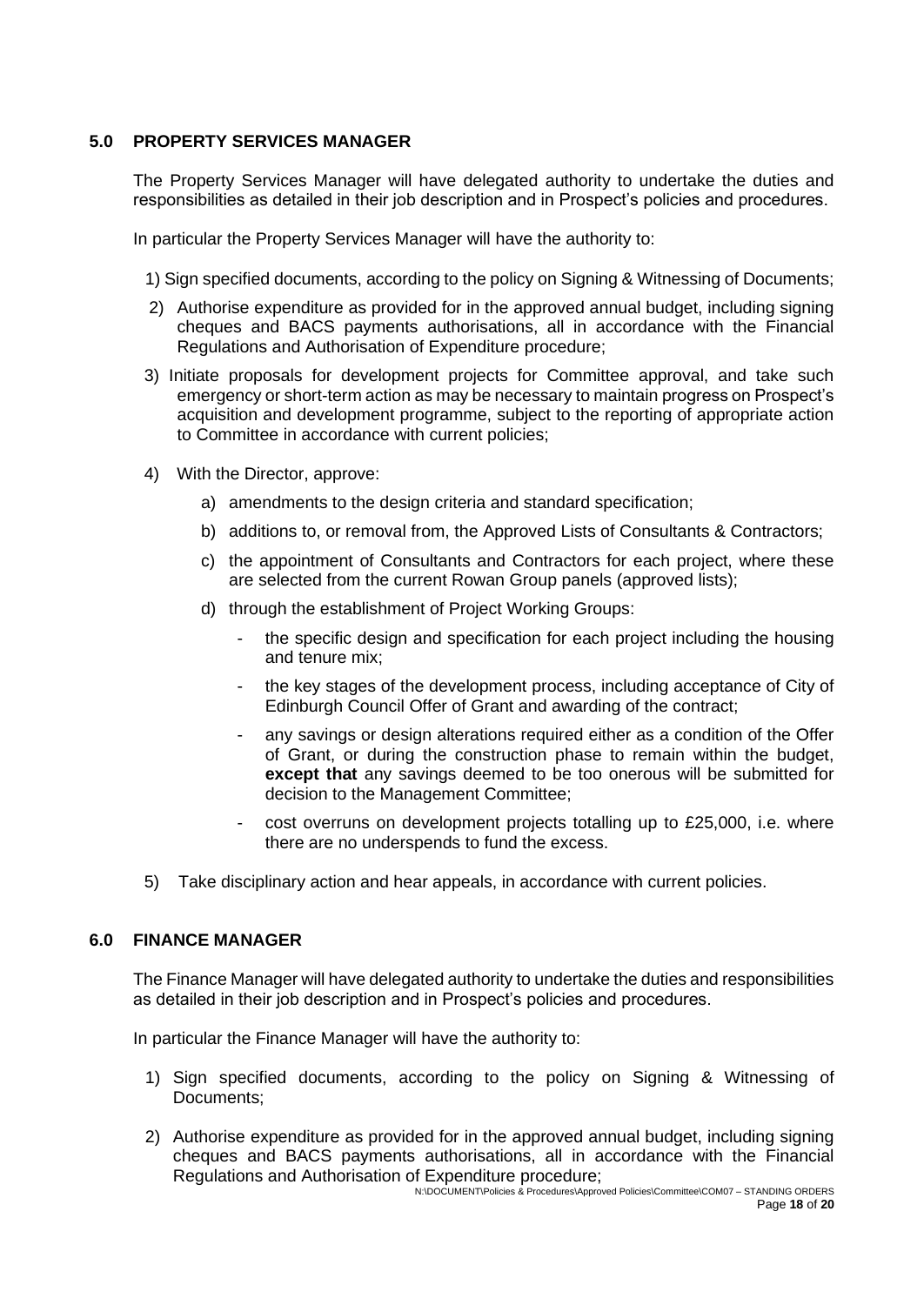- 3) With the Director:
	- a) determine claims for compensation from tenants **up to** £1,000 per claim;
	- b) approve the formal agreement for each private loan, following the relevant tendering processes;
	- c) award contracts for legal services, insurances and tenant satisfaction surveys, following the appropriate tendering processes.
- 4) Take such emergency or short-term action as may be necessary to protect or promote prospect's financial position, where necessary reporting on such action to Committee in accordance with current policies;
- 5) Take disciplinary action and hear appeals, in accordance with current policies.

#### **7.0 MONITORING AND REPORTING**

The monitoring and reporting of decisions or action taken under the Scheme of Delegation will be through either:

a) the formal adoption of minutes, as specified in the Standing Orders;

#### **OR**

b) the programme of regular monitoring reports to Management Committee as specified in each remit, policy or procedure;

#### **OR**

c) the Director's report to Management Committee, for items not covered in a regular monitoring report.